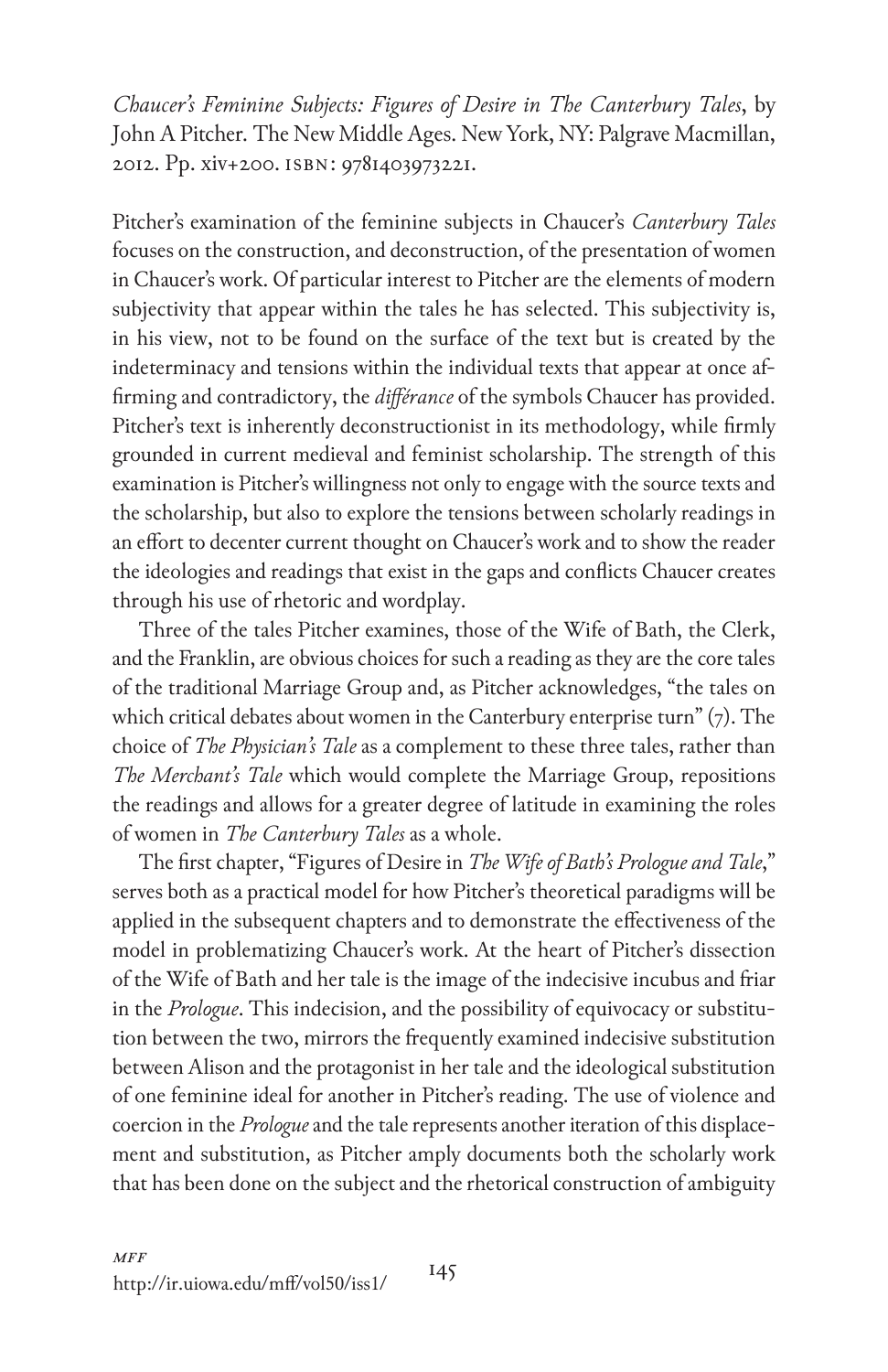in what Alison chooses to include and elide in the construction of the tale. Of particular interest, in terms of its feminist discourse, is the emphasis placed on the sexual difference and forms of desire expressed by the characters. The interjections into Alison's prologue by the other pilgrims, Jenkin's violence and misogynistic reading, and the displacement of desire and violence in the tale itself present an environment in which the specifics of desire and, to a point, gender expectations become mobile and highly subjectivized.

"The Rhetoric of Desire in *The Franklin's Tale*" applies these effects in terms of gender politics and the manipulation of love and duty in the confines of the odd triangle formed by Averagus, Dorigen, and Aurelius. The deferment and displacement of love and the obligations it brings, in terms of the characters' expectations and understanding of their positions, both complement the more overt violence of the Wife of Bath and her tale and further illustrate the underlying ambiguity Chaucer presents. While this chapter is in many ways more psychoanalytic than the first, the variations on the central ideas Pitcher advances provide a suitable contrast and balance within the text as a whole. The tensions explored, specifically between the fantasy of courtly love and the realization that honor demands fulfillment of her pledge, place Dorigen in a uniquely subjective light and illustrate the possible vacillations between fulfillment and desire as they are rhetorically expressed not only in this tale but in *The Canterbury Tales* as a whole.

The rhetorical dimensions of these gender struggles are brought more fully to light in the examination of *The Clerk's Tale* and the character of Griselda. Of particular interest in Pitcher's reading is his application of the concept of the open secret and its effect on the psyche of the character. Griselda's acceptance of Walter's abuse and seeming infanticide becomes a case study in gendered expectations and cultural norms pushed to the extreme. Pitcher argues that the extremities of the tale reflect and distill the expectations of the audience and the Clerk himself, creating a specifically biased world view that operates on a more universal scale within the framework of the Canterbury enterprise and reflects the ambiguities that Chaucer may have felt about gendered expectations in writing the text.

A similar rhetorical examination takes center stage in the final chapter, "Chaucer's Wolf: Exemplary Violence in *The Physician's Tale*." The symbol of the wolf in the prologue, which should represent the false and predatory judge of the tale, becomes an ambiguous sign for both the predatory Apius and the consumptive familial violence committed by Virginius. The ambiguity between the threatened loss of Virginia's maidenhead to Apius and the real loss of her